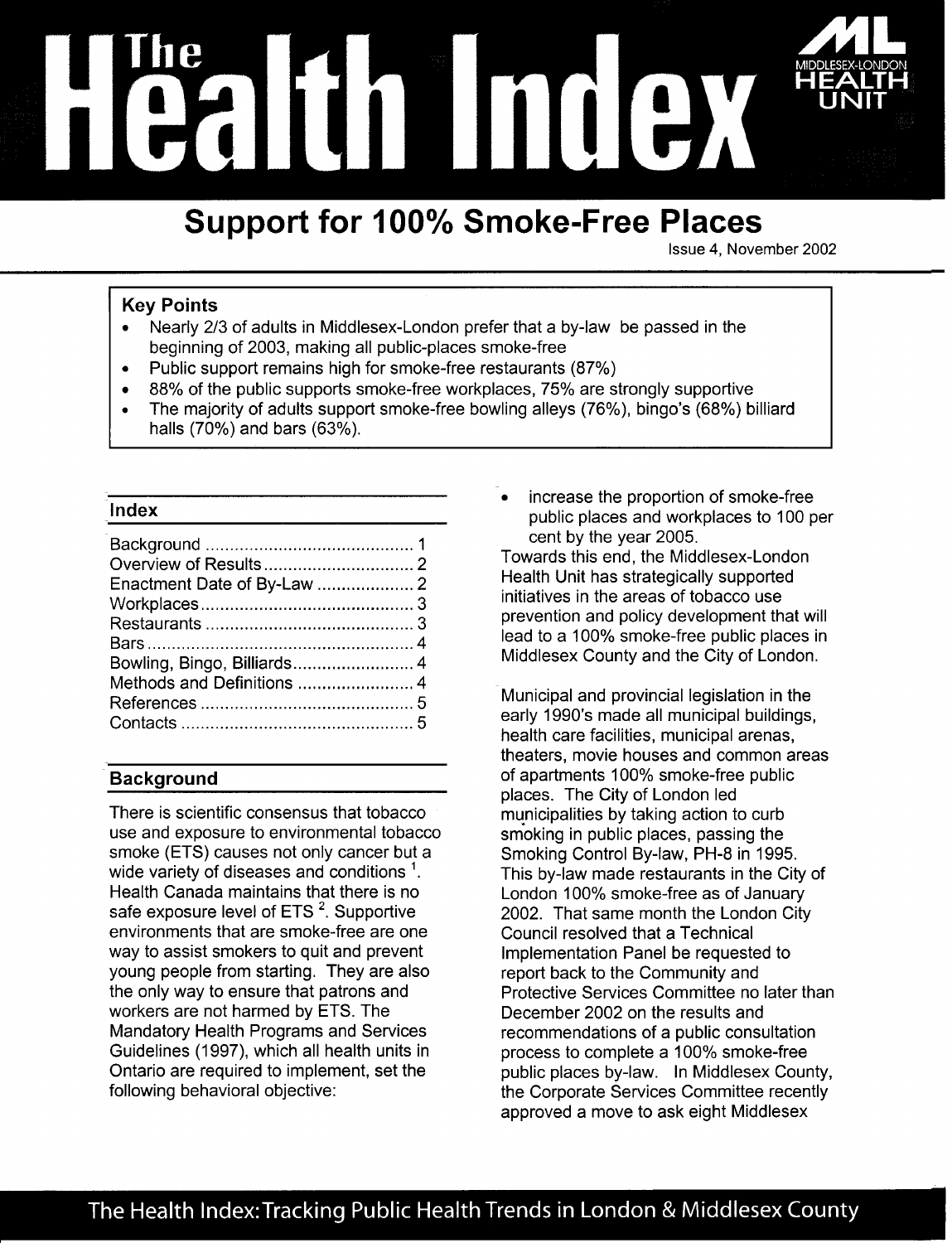municipalities for authority to make all public places and workplaces in the County smoke-free.

To monitor the public support for these bylaws developments a series of questions was designed for the Rapid Risk Factor Surveillance System (RRFSS). The RRFSS is an ongoing population health survey that collects approximately 100 telephone responses for the Middlesex-London Health Unit area in monthly increments (waves). This system is currently used for population health behaviour surveillance by 21 of the 37 health units in Ontario. Middlesex-London began collecting information in January 2001. Further information on the RRFSS is provided below in the "Methods and Definitions" section.

# **Overview of Results**

Results indicate that nearly 2/3 of the public in the City of London and Middlesex County prefer a 100% smoke-free public places bylaw be enacted at the beginning of 2003. The majority of those that reported that they do not want a by-law enacted at all, are current smokers.

Eighty-eight percent support smoke-free workplaces. Although support for 100% smoke-free workplaces is high – residents do not appear to make the link between their desire to have smoke-free workplaces and the understanding that many public places are also someone's workplace. This is evident in the results on public opinion for smoke-free bowling alleys, bingo halls, billiard halls and bars. The recent Crowe Case, where a restaurant worker diagnosed with lung cancer received compensation, may assist in making this link for the public between workplaces and smoke-free public places in the public's mind.

The City by-law PH-8 that made all restaurants 100% smoke-free in January 2002, is supported by 87% of the population. The majority of the population supports the introduction of 100% smokefree bowling alleys (76%), billiard halls (70%), bingo halls (68%) and bars (63%). All results are similar for residents of the County of Middlesex and the City of London. However, significant differences in support are found when personal use of tobacco is examined.

# **Enactment Date of By-law**

The Technical Implementation Panel was charged with recommending a process to complete the 100% smoke-free public places by-law for the City of London. One outstanding question has been the enactment date for such a by-law. When asked, "if a smoking by-law making all public places 100% smoke-free was passed by the City of London, when do you think it should happen."  $63.3\%$  ( $\pm$  4.8) of adults responded that they preferred that the bylaw be enacted in the beginning of 2003.

#### **Figure 1: Enactment Date of Smoke-Free Public Places By-Law Middlesex-London Health Unit, 2002**



Source: RRFSS 2002, Waves 17-20

Despite the fact that support for a 100% smoke-free by-law covering identified places might be higher for some places (e.g. restaurants, workplaces) and lower for others (bars, bingos, billiard halls) only 23.4  $(\pm 4.2)$  indicated that they preferred that a by-law should not be enacted at all.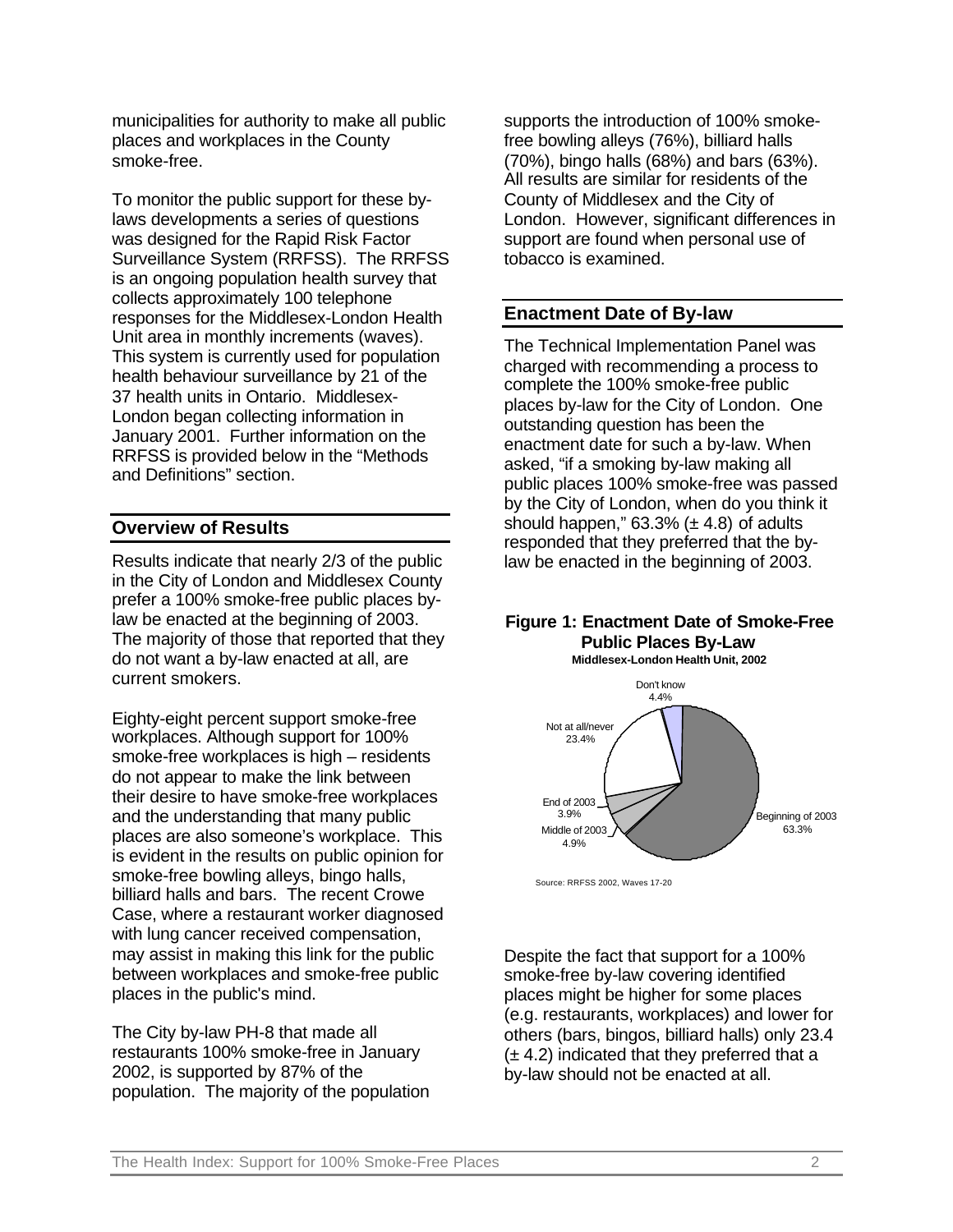There was no difference in the level of support for an enactment date at the beginning of 2003 between residents of the County of Middlesex (62.7%,  $\pm$  10.4) and the City of London (63.5,  $\pm$  5.4). However, personal use of tobacco was a key factor related to support for the by-law. Results show that the majority of those that reported that they did not want a by-law enacted were current smokers. Yet one-third of smokers  $(32.9% \pm 10.2)$  did indicated that they would like to see a 100% smoke-free public places by-law enacted at the beginning of 2003.

### **Workplaces**

Many workplaces are already 100% smokefree. Among those respondents that reported working, 77.6% (±3.3), indicated that they worked in a smoke-free workplace. However, ETS has been identified as a leading occupational health hazard and some workers continue to be regularly exposed to ETS in the hospitality sector including many restaurants, bars bingo halls, billiard halls and bowling alleys. Overall in Middlesex-



**Figure 2: Support for 100% Smoke-Free Workplaces by Smoking Status Middlesex-London Health Unit, 2002**

London, 87.5% (±3.2) support smoke-free workplaces. This was similar for residents of the County (85.1%,  $\pm$  7.5) and the City (88.5%, ±3.5). Of interest is the fact that

support for smoke-free workplaces was high even among current smokers (Figure 2).

Although support for 100% smoke-free workplaces is high – residents do not appear to make the link between their desire to have smoke-free workplaces and the understanding that many public places are also someone's workplace. This is evident in the results on public opinion for smoke-free bowling alleys, bingo halls, billard halls and bars. Recently, Heather Crowe, a 57 year old waitress of 40 years and a non-smoker her entire life, was diagnosed with inoperable lung cancer due to her exposure to environmental tobacco smoke in her workplace. Ontario's Workplace Safety and Insurance Board ruled in favour of Crowe's claim for compensation because her terminal illness was a result of workplace environmental tobacco smoke. Since then, she has become a spokesperson bringing to light the issue of exposure to ETS in the workplace.

### **Restaurants**

Public support for the smoke-free restaurant by-law significantly grew following the enactment of the last phase of by-law PH-8 in 2002. A previous Health Index  $3$  reported that for the eight months prior to January 2002, introduction of the last phase of the Smoking Control By-law making restaurants 100% smoke-free in the City of London, respondents were asked about their support for the by-law. At that time, over threequarters of adults in the City of London and Middlesex County area were supportive of the by-law making restaurants smoke-free. The majority of residents were strongly supportive  $(55.6, \pm 3.5)$  and an additional  $23.2\%$  ( $\pm$  3.0) were supportive for a total of  $78.8\%$   $(\pm 2.3)$  (see Health Index Issue 2).

More recent data indicates that public support has remained high over the eight months following its introduction. Results from the first eight months of 2003 indicate that 87.1%  $(\pm 2.3)$  of adults support the by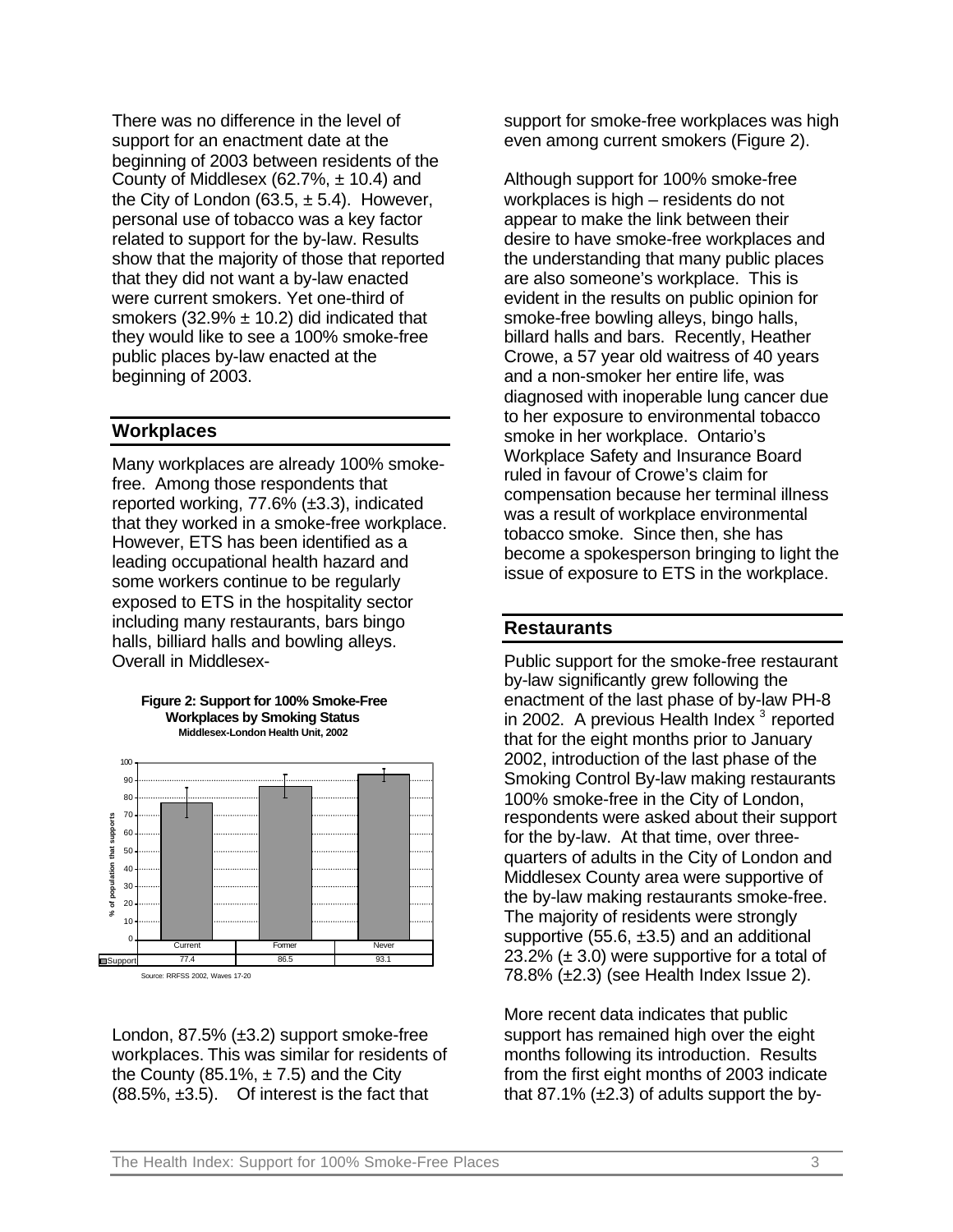law. (Figure 3) The percentage of the public that strongly supports smoke-free restaurants is  $72.1$  ( $\pm$ 3.1). These results were similar for the County and the City.

**Figure 3: Support for 100% Smoke-Free by** 



Source: RRFSS 2002, Waves 13-20

Personal use of tobacco continues to be a key factor influencing support for the by-law making restaurants 100% smoke-free. Results from the first eight months of data in 2002 show that the by-law is supported by 96.1% (±1.9) of those residents that have never smoked. Similarly, 91% (± 3.7) of former smokers support the by-law. A clear majority of current smokers also support the by-law  $(64.1\%, \pm 7)$ 

#### **Bars**

The majority of respondents (62.8% ±3.4) supported 100% smoke-free bars (Figure 3). This was similar for the County (62.0%  $\pm 6.9$ ) and the City (62.9%  $\pm 3.8$ ). However, significant differences in the percentage support by smoking status was observed (Figure 4). Over ¾ of respondents that never smoked, supported smoke-free bars, while less than a third of current smokers supported smoke-free bar.



#### **Figure 4: Support for Smoke-Free Bars by Smoking Status**

# **Bowling, Bingo, Billiards**

Overall the majority of respondents supported 100% smoke-free bowling alleys, bingo and billiard halls (Figure 3). As with other public place locations, there was no difference between the County and the City for the percentage in support. However as with other locations, response differed by smoking status, with generally lower support among current smokers.

# **Methods and Definitions**

All data are from the Rapid Risk Factor Surveillance System (RRFSS) and collected for the Middlesex-London Health Unit (MLHU) by the Institute of Social Research, York University. Data were collected in a series of waves of monthly telephone surveys. Households were selected randomly from all households with telephones in Middlesex-London and respondents aged 18 and older were systematically selected from within each household for the adult that had the next birthday. Once an individual was identified as the person with the next birthday, every effort was made to complete the interview with the appropriate respondent. Although on average five calls were made to a single household in order to complete the interview with the designated respondent, up to 12 attempts was standard practice.